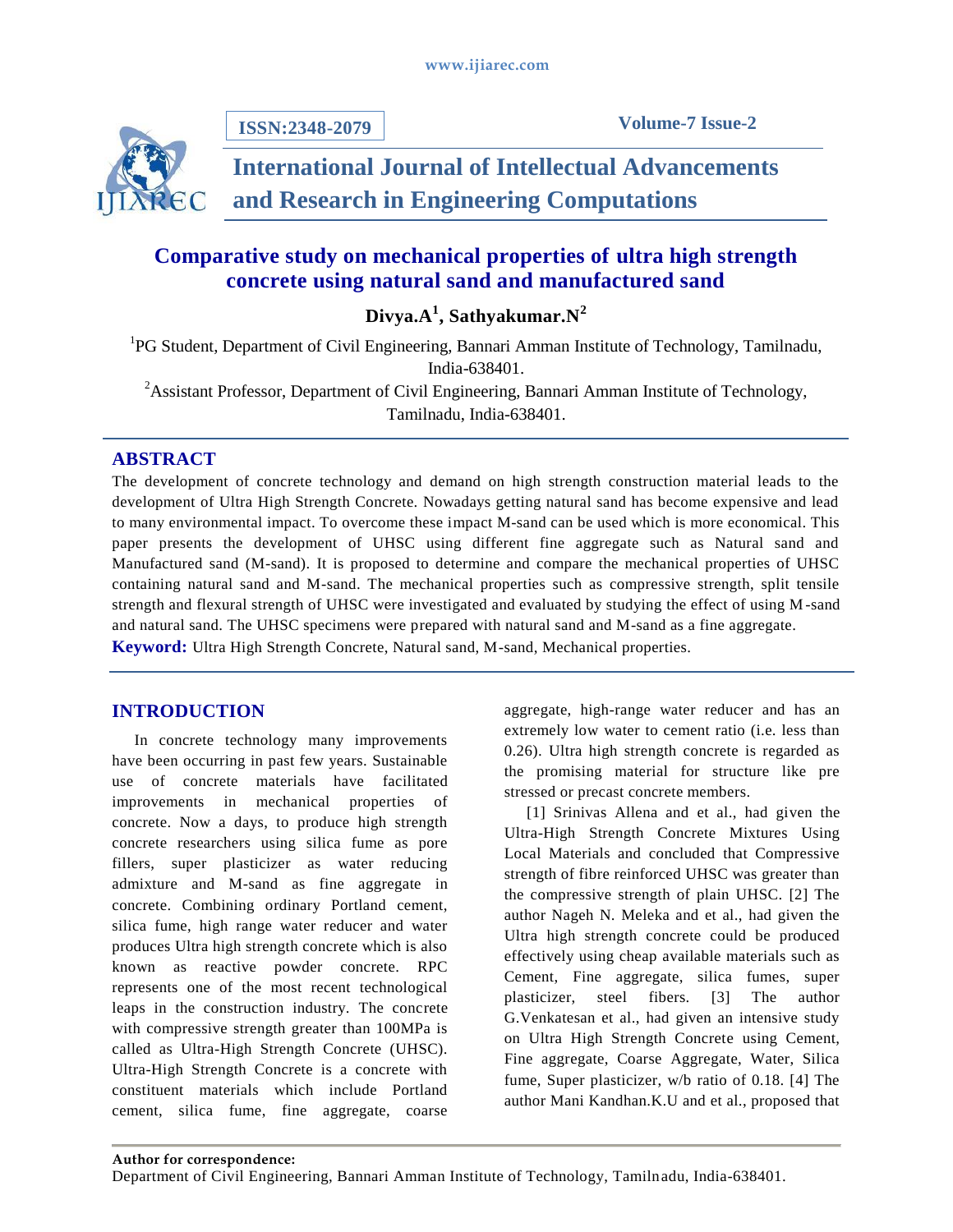high strength concrete using M-sand and Natural sand as fine aggregate by casting of cubes and cylinders for determining compressive and split tensile strength respectively and concluded that concrete using M-sand gives strength higher than concrete using Natural sand. [5] The author Priyanka A et al., had given the effect of replacement of natural sand by manufactured sand by comparing the properties of cement mortar using manufactured sand and natural sand with different mortar mix proportion. Thus concluded that manufactured sand has a potential to provide alternative to natural sand and helps in maintaining the environment as well as economical balance. [6] The author M.Adams Joe et al., had given an experimental investigation on the effect of M-sand in high performance concrete by casting concrete

cubes with various percentage of natural sand replaced by M-Sand were tested. They concluded that compressive strength increases up to 50% replacement of M-Sand. [7] Meghashree and et al., suggested about that the physical properties between natural sand and manufactured sand and have been similar properties.

#### **MATERIAL USED**

#### **Cement**

The ordinary portland cement of grade 43 is used for the investigation. The material properties of cement is determined as per IS 12269:1987, ASTM C150/C150M-17.

| <b>Table 1 Properties of Cement</b> |                                |               |
|-------------------------------------|--------------------------------|---------------|
| <b>Test conducted</b><br>S.No       |                                | <b>Result</b> |
|                                     | Normal consistency (%)         | 26            |
| $\mathfrak{D}$                      | Initial setting time (minutes) | 30            |
| 3                                   | Final setting time (minutes)   | 340           |
|                                     | Specific gravity               | 31            |

# **Fine aggregate**

The fine aggregate used was M-sand and natural sand from local sources. The properties of

fine aggregate is determined as per IS: 2386 (Part I) – 1963, IS: 383-1970, IS: 460-1962.

| Table 2 Properties of Fine Aggregate (M-sand) |                         |                            |       |
|-----------------------------------------------|-------------------------|----------------------------|-------|
| S.No                                          | <b>Test conducted</b>   | <b>Result</b>              |       |
|                                               |                         | <b>Natural sand M-sand</b> |       |
| 1                                             | Specific gravity        | 2.64                       | 2.71  |
| $\mathcal{D}_{\mathcal{L}}$                   | Water absorption $(\%)$ | 1.745                      | 1.165 |
| 3                                             | Bulking (%)             | 3.99                       | 2.95  |
|                                               | <b>Fineness</b>         | 2.97                       | 2.78  |

#### **Coarse aggregate**

The coarse aggregate that was broken stones of hard granite drawn from quarries in and around Coimbatore of size 12mm is used. The properties

of coarse aggregate is determined as per IS 383:1970, ASTM C33, IS: 2386 (Part I) – 1963, IS: 460-1962.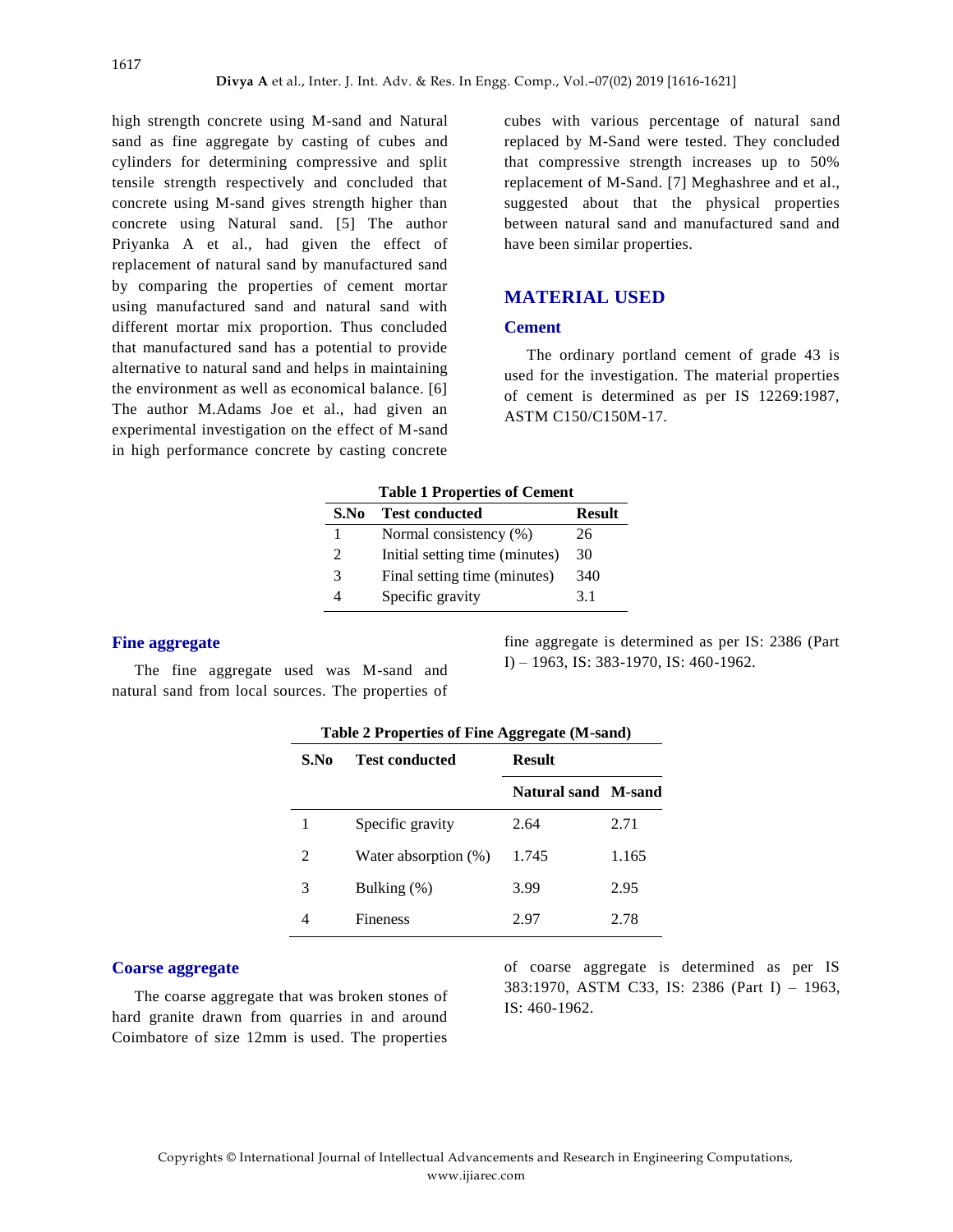|                |                         | œ<br>o        |
|----------------|-------------------------|---------------|
| S.No           | <b>Test conducted</b>   | <b>Result</b> |
| 1              | Specific gravity        | 2.78          |
| $\mathfrak{D}$ | Fineness modulus        | 9.2           |
| 3              | Impact value $(\%)$     | 4.86          |
| 4              | Crushing value $N/mm^2$ | 2.5           |
| 5              | Water absorption (%)    | 0.6           |
| 6              | Abrasion value (%)      | 4.12          |
|                |                         |               |

**Table 3 Properties of Coarse Aggregate**

#### **Silica fume**

It is a very fine non- crystalline Sio2. It is a byproduct of producing silicon metal or Ferro silicon alloys. It is made at a temperature approximately about 2000 ºC. It acts as an excellent pore filling material. It can be used in proportions of 5-10% of cement content in a mix. Depending on its chemical proportion the specific gravity of silica fume varies from 1.3-1.4. The particle size ranges lies between 5.3 mm to 1.8 mm.

#### **Super plasticizer**

This is high range water reducer. The strength of concrete increases when the water binder ratio decreases. The super plasticizer used here is Master glenium sky 8233 with Specific gravity of 1.08. **MASTER GLENIUM SKY 8233** is an admixture of new generation based on modified poly carboxylic ether. It is free from chloride &

low alkali. It is compatible with all types of cement.

#### **Mix ratio and experimental procedure**

For ultra-high strength concrete the chosen grade of concrete was M130. The mix proportions used in this study was given in table. The same mix ratio was used for both natural sand and Msand. The specimens were cast using natural sand and M-sand as fine aggregate by the following mix design. Then their mechanical properties such as compressive strength split tensile strength and flexural strength were tested for comparative study. For compressive test, cube moulds of size 100mm x 100mm x100mm were used for casting specimens. Similar, for splitting tensile strength, cylindrical moulds of dia.150mm and length 300mm specimens and for flexural test prism of size 100mm x 100mm x 500mm specimens were used for casting and the specimens was kept in curing tanks.

**Table 4 MIX RATIO**

| (kg) | $\left(\mathbf{kg}\right)$ | Cement Fine Aggregate Coarse Aggregate Silica fume Super plasticizer W/C ratio<br>(kg) | (kg) | (liters) |     |
|------|----------------------------|----------------------------------------------------------------------------------------|------|----------|-----|
|      | 0.714                      | 1.429                                                                                  | 0.1  | 0.0143   | 0.2 |

#### **RESULT AND DISCUSION**

#### **Compressive strength**

The compressive strength test on cubes were determined after7, 14 and 28 days of curing as per standards.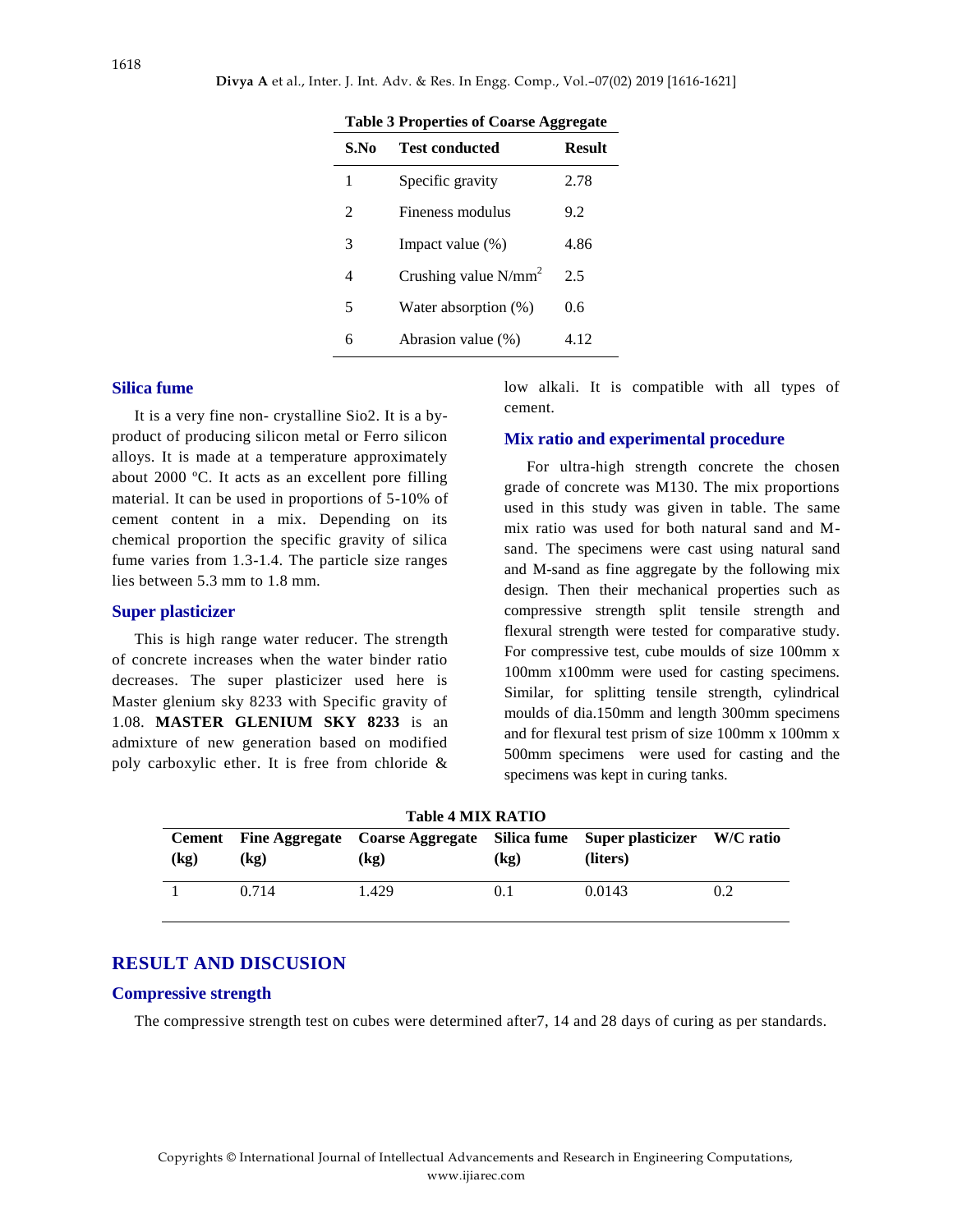| Table 5 Compressive test results for natural sand |    |                                                                      |  |
|---------------------------------------------------|----|----------------------------------------------------------------------|--|
|                                                   |    | S.No Age at testing (days) Compressive Strength (N/mm <sup>2</sup> ) |  |
|                                                   |    | 90.21                                                                |  |
|                                                   | 14 | 124.6                                                                |  |
|                                                   | 28 | 138.28                                                               |  |

| S.No                        |     | Table 6 Compressive test results for M-sand<br>Age at testing $(days)$ Compressive Strength $(N/mm2)$ |
|-----------------------------|-----|-------------------------------------------------------------------------------------------------------|
|                             |     | 88.33                                                                                                 |
| $\mathcal{D}_{\mathcal{A}}$ | 14  | 121.7                                                                                                 |
| 3                           | 28  | 135.86                                                                                                |
|                             | 140 | 138.28<br>135.86<br>124.6<br>121.7                                                                    |



**Figure 1 Compressive strength of UHSC using natural sand and M-sand**

#### **Flexural strength**

The Flexural strength test on cylinder were determined after7, 14 and 28 days of curing as per standards.

| Table 7 Flexural test results for natural sand |    |                                                   |  |
|------------------------------------------------|----|---------------------------------------------------|--|
| S.No                                           |    | Age at testing (days) Flexural Strength $(N/mm2)$ |  |
|                                                |    | 3.83                                              |  |
|                                                | 14 | 5.2                                               |  |
|                                                | 28 | 5.89                                              |  |

|      | <b>Table 8 Flexural test results for M-sand</b> |                                                     |  |
|------|-------------------------------------------------|-----------------------------------------------------|--|
| S.No |                                                 | Age at testing $(days)$ Flexural Strength $(N/mm2)$ |  |
|      |                                                 | 3.4                                                 |  |
|      | 14                                              | 4.68                                                |  |
|      | 28                                              | 5.21                                                |  |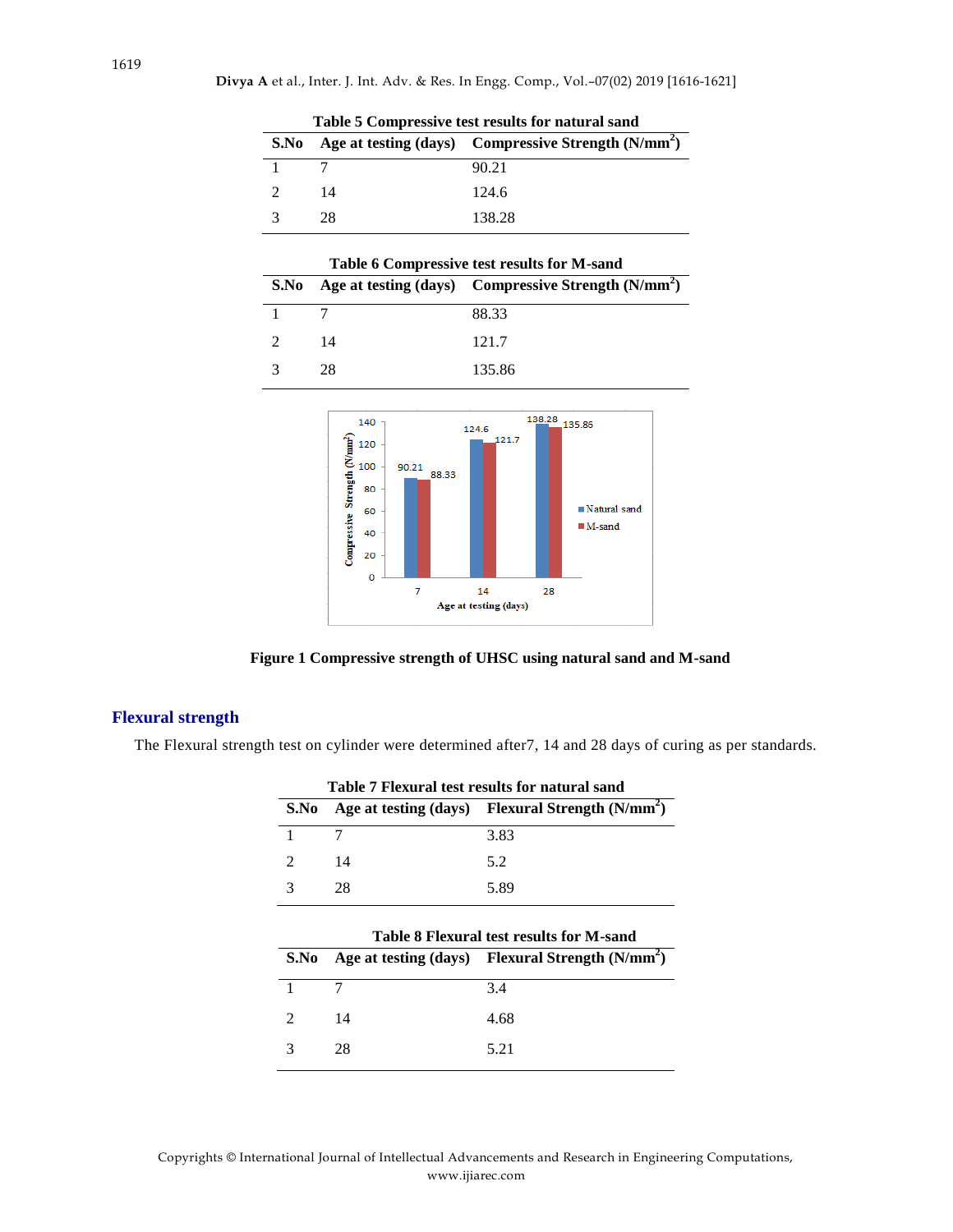

**Figure 2 Flexural strength of UHSC using natural sand and M-sand**

#### **Split tensile strength**

The Split Tensile strength test on cylinder were determined after7, 14 and 28 days of curing as per standards.

**Table 9 Split Tensile test results for natural sand**

| Table 9 Split Tensile test results for natural sand |    |                                                          |
|-----------------------------------------------------|----|----------------------------------------------------------|
| S.No                                                |    | Age at testing $(days)$ Split Tensile Strength $(N/mm2)$ |
|                                                     |    | 5.9                                                      |
|                                                     | 14 | 8.19                                                     |
|                                                     | 28 | 91                                                       |

| Table 10 Split Tensile test results for M-sand |                          |                                                       |  |
|------------------------------------------------|--------------------------|-------------------------------------------------------|--|
| S.No                                           | Age at testing<br>(days) | <b>Split Tensile Strength</b><br>(N/mm <sup>2</sup> ) |  |
|                                                |                          | 5.56                                                  |  |
|                                                | 14                       | 7.83                                                  |  |

3 28 8.7

 $10$  $9.1$  $\overline{9}$  $8.7$ 8.19 Split Tensile Strength (N/mm<sup>2</sup>)  $\overline{\mathbf{8}}$ 1,83  $\overline{7}$  $5.9$  $\overline{6}$ 5.56  $\overline{\mathbf{5}}$ Natural sand  $\overline{4}$  $M$ -sand  $\overline{\mathbf{3}}$  $\overline{\mathbf{2}}$  $\overline{1}$  $\overline{0}$  $\overline{7}$  $\bf{14}$ 28 Age at testing (days)

**Figure 3 Split tensile strength of UHSC using natural sand and M-sand**

#### **CONCLUSION**

Cube, cylinder and prism of M130 grade have been casted with natural sand and M-sand as fine aggregate and tested for compressive strength, split tensile strength and flexural strength. The comparative study on mechanical properties of Ultra High Strength Concrete (UHSC) using natural sand and M-sand have been determined.